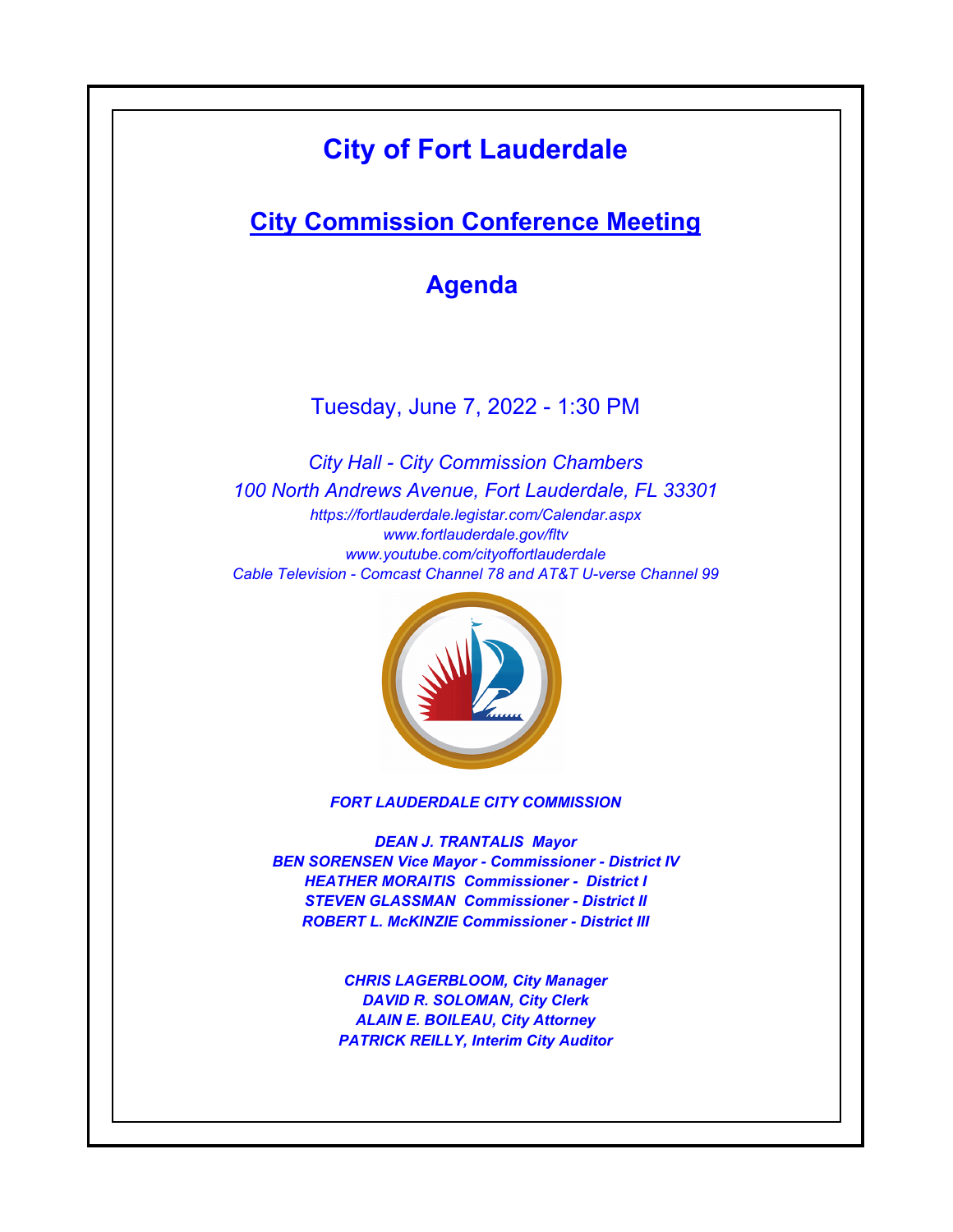#### **PUBLIC APPEARANCES BEFORE THE CITY COMMISSION:**

**If any person wishes to address the City Commission, the person shall sign up in the City Hall lobby. A member of the City Clerk's Office Staff will be there to assist. Speaker Cards are given to the Mayor. After being recognized by the Mayor, the speaker should approach the podium, identify the agenda item in question, indicate support, opposition, or neutrality on the agenda item, and then proceed to succinctly state the speaker's position or present information.**

**If an attorney, or any other person appears before the Commission in a representative capacity, the attorney, or other representative shall also sign up in the City Hall lobby. A member of the City Clerk's Office Staff will be there to assist. After being recognized by the Mayor, the speaker should approach the podium, identify the client(s) being represented, and identify the agenda item in question. The speaker shall then indicate the client's support, opposition, or neutrality on the agenda item and then proceed to succinctly state the client's position or present information on behalf of the client(s).**

**Pursuant to Section 3.13 of the Charter of the City of Fort Lauderdale, Florida, the Mayor shall maintain order at all meetings, and the Police Department, upon instructions of the Mayor, shall expel any person from the meeting who refuses to obey the order of the Mayor in relation to preserving order at the meetings. Any person who interrupts or disturbs a City Commission meeting, or who willfully enters or remains in a City Commission meeting having been warned by the Mayor to depart and who refuses to do so, may be subject to arrest.**

**AUXILIARY AIDS AND SERVICES: If you desire auxiliary aids or services or both to assist in viewing or hearing the City Commission meetings or reading the agenda and minutes for the meeting, please contact the City Clerk's Office at 954-828-5002 at a minimum of two days prior to the meeting and arrangements will be made to provide these services to you.**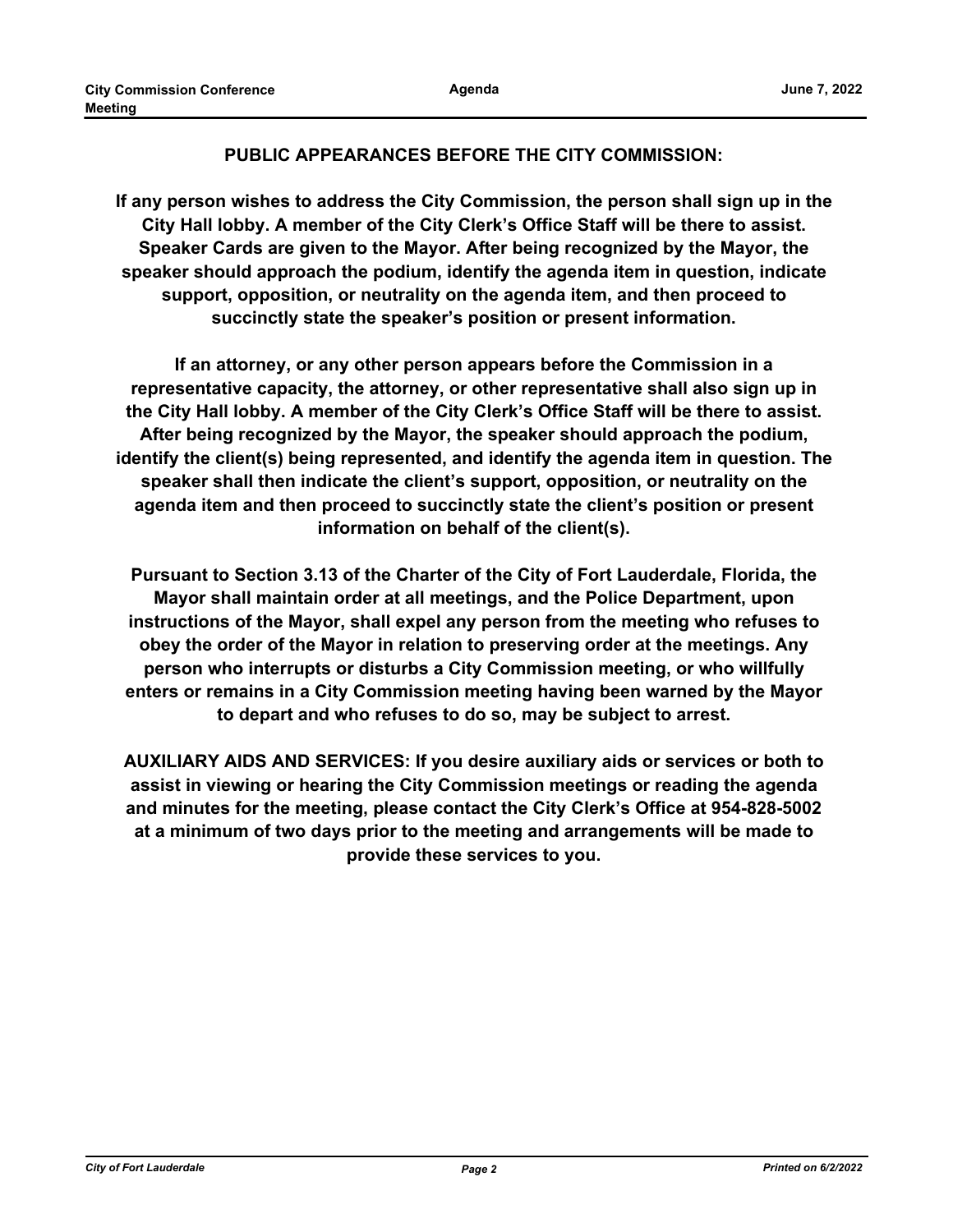#### **COMMUNICATIONS TO THE CITY COMMISSION**

[22-0526](http://fortlauderdale.legistar.com/gateway.aspx?m=l&id=/matter.aspx?key=16646) Communications to the City Commission - (Commission Districts 1, 2, 3 and 4)

[Exhibit 1 - 04.25.2022 SAB](http://FortLauderdale.legistar.com/gateway.aspx?M=F&ID=2fe65391-f7ab-44e4-8416-589eb1ec97ea.pdf) [Exhibit 2 - 05.04.2022 HPB](http://FortLauderdale.legistar.com/gateway.aspx?M=F&ID=62839062-5c01-4b42-8ec2-4244f544a66a.pdf) [Exhibit 3 - 05.05.2022 MAB](http://FortLauderdale.legistar.com/gateway.aspx?M=F&ID=f3c31128-5d5b-4b27-b4a2-7d053349174a.pdf) *Attachments:*

#### **NEIGHBOR PRESENTATIONS**

- **NP-1** [22-0387](http://fortlauderdale.legistar.com/gateway.aspx?m=l&id=/matter.aspx?key=16507) Holly Wilson Sea Turtles **Attachments:** [Holly Wilson Neighbor Presentation Application](http://FortLauderdale.legistar.com/gateway.aspx?M=F&ID=15157fcc-4ed0-4e35-9c0a-b61e0e9742d0.pdf) **NP-2** [22-0438](http://fortlauderdale.legistar.com/gateway.aspx?m=l&id=/matter.aspx?key=16558) LaRhonda Ware - Fire Department - Positive Comments *Attachments:* [LaRhonda Ware Neighbor Presentation Application](http://FortLauderdale.legistar.com/gateway.aspx?M=F&ID=3436efb7-d0bc-4111-9334-dd72cd587c50.pdf) **NP-3** [22-0471](http://fortlauderdale.legistar.com/gateway.aspx?m=l&id=/matter.aspx?key=16591) Mary Fertig - Public Lands *Attachments:* [Mary Fertig Neighbor Presentation Application](http://FortLauderdale.legistar.com/gateway.aspx?M=F&ID=9bc8e23f-b973-4b3d-b6e4-4e965dc6773b.pdf)
- **NP-4** [22-0553](http://fortlauderdale.legistar.com/gateway.aspx?m=l&id=/matter.aspx?key=16673) Elaine Wilson- Water Department *Attachments:* [Elaine Wilson Neighbor Presentation Application](http://FortLauderdale.legistar.com/gateway.aspx?M=F&ID=3995852d-7a3f-413c-abf7-15f8e3a7c467.pdf)
- **NP-5** [22-0570](http://fortlauderdale.legistar.com/gateway.aspx?m=l&id=/matter.aspx?key=16690) Fenel Antoine 911 Dispatch and Emergency Services

*Attachments:* [Fenel Antoine Neighbor Presentation Application](http://FortLauderdale.legistar.com/gateway.aspx?M=F&ID=84533f54-cf8e-449e-9aa7-3da035bbd682.pdf)

#### **CONFERENCE REPORTS**

*The following items are primarily status reports and, where appropriate, include a proposed course of action, that will be pursued unless the City Commission desires additional information or otherwise*

**CF-1** [22-0495](http://fortlauderdale.legistar.com/gateway.aspx?m=l&id=/matter.aspx?key=16615) Presentation - Actuarial Impact Statement - IAFF Requested Benefit Change - (Commission Districts 1, 2, 3 and 4) [Commission Agenda Memo #22-0495](http://FortLauderdale.legistar.com/gateway.aspx?M=F&ID=b2631f3e-d8d5-4ebd-a76d-19cd9fe7f6fb.docx) *Attachments:*

[Exhibit 1 – November 5, 2021 Foster and Foster Actuarial Impact Statement](http://FortLauderdale.legistar.com/gateway.aspx?M=F&ID=e4ca00ae-4e86-4f80-b987-19addd6d51aa.pdf)

**CF-2** [22-0540](http://fortlauderdale.legistar.com/gateway.aspx?m=l&id=/matter.aspx?key=16660) Presentation of the COVID-19 Impact Study on Fort Lauderdale Businesses - (Commission Districts 1, 2, 3 and 4) [Commission Agenda Memo #22-0540](http://FortLauderdale.legistar.com/gateway.aspx?M=F&ID=58b5253e-fc3d-48ea-8d8d-83b323674cfa.docx) *Attachments:*

[Exhibit 1 - The COVID-19 Pandemic Impact on Fort Lauderdale's Businesses R](http://FortLauderdale.legistar.com/gateway.aspx?M=F&ID=24c897cb-2e19-4c4a-8384-e439e950f5ab.pdf)eport

[Exhibit 2 - Presentation, The COVID-19 Impact Study](http://FortLauderdale.legistar.com/gateway.aspx?M=F&ID=cda695c9-6c47-432b-885b-cfa7c2472919.pdf)

#### **OLD/NEW BUSINESS**